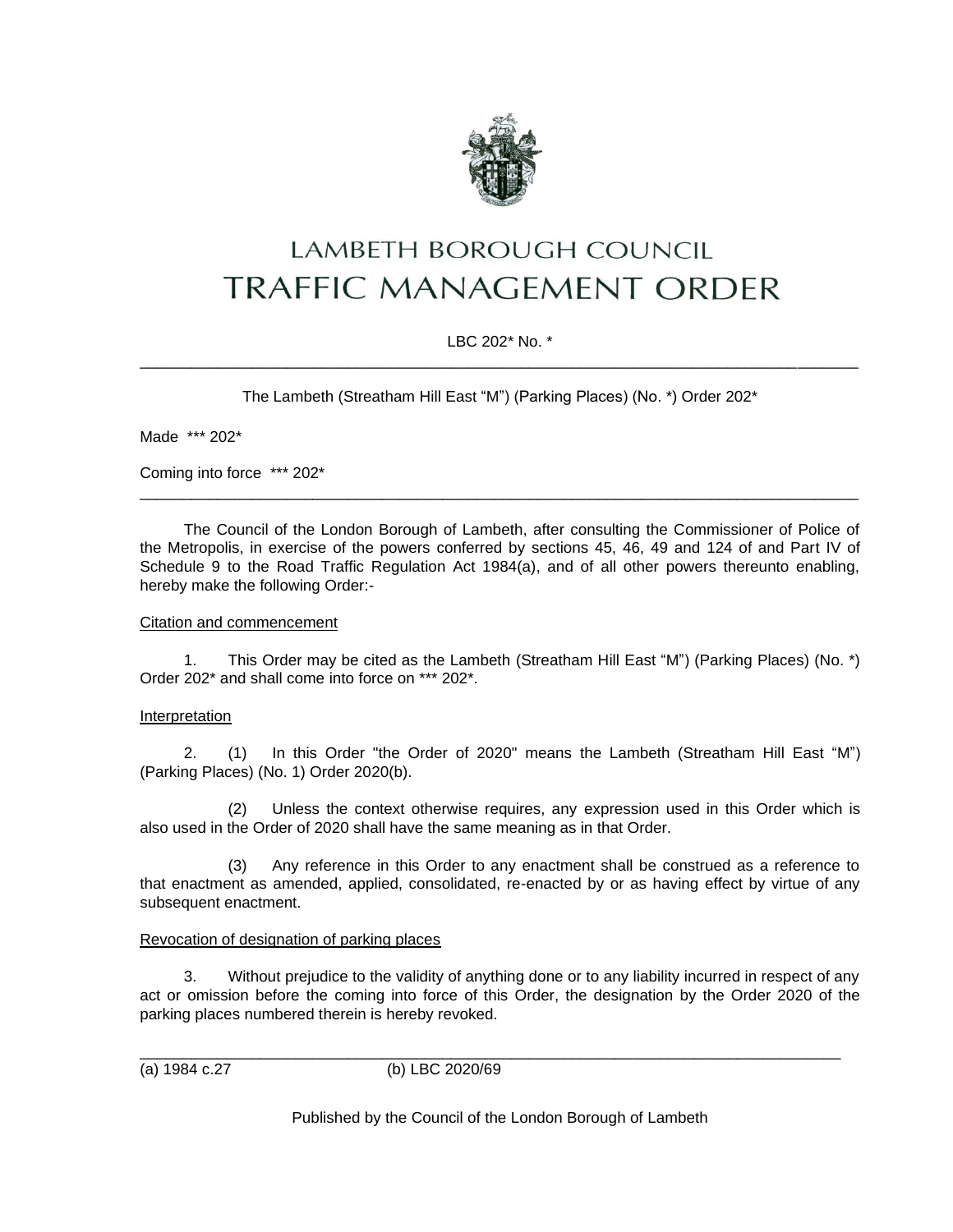## Designation of parking places and application of the Order of 2020 thereto

4. (1) Each area on a highway comprising a length of carriageway of a street specified in column 2 of the Schedule to this Order and bounded on one side of that length by the edge of the carriageway and on the other sides by a white line marking is designated as a parking place.

(2) The reference in this Article to a white line marking shall be construed as a reference to the white line marking (either broken or continuous) provided for in Schedule 7 to the Traffic Signs Regulations and General Directions 2016(a) or, if applicable, authorised by the Secretary of State by virtue of section 64 of the Road Traffic Regulation Act 1984.

(3) The provisions of the Order of 2020 (other than Articles 3 and 16) shall apply to the areas designated as parking places by this Order as if in those provisions any reference to a parking place included a reference to an area designated as a parking place by this Order and as if any reference to Schedule 2 of the Order of 2020 included a reference to the Schedule to this Order.

#### Placing of traffic signs, etc.

- 5. The Council shall:-
	- (a) place and maintain traffic signs indicating the limits of each parking place referred to in the Schedule to this Order;
	- (b) place and maintain in or in the vicinity of each parking place referred to in the Schedule to this Order traffic signs indicating that such parking place may be used during the permitted hours for the leaving only of the vehicles specified in Article 4(2) of the Order of 2020;
	- (c) carry out such other works as is reasonably required for the purposes of the satisfactory operation of each parking place referred to in the Schedule to this Order.

Dated this \*\*\*\* day of \*\* 202\*.

## Ben Stevens Highway Network Manager

(a) S.I. 2016/362

\_\_\_\_\_\_\_\_\_\_\_\_\_\_\_\_\_\_\_\_\_\_\_\_\_\_\_\_\_\_\_\_\_\_\_\_\_\_\_\_\_\_\_\_\_\_\_\_\_\_\_\_\_\_\_\_\_\_\_\_\_\_\_\_\_\_\_\_\_\_\_\_\_\_\_\_\_